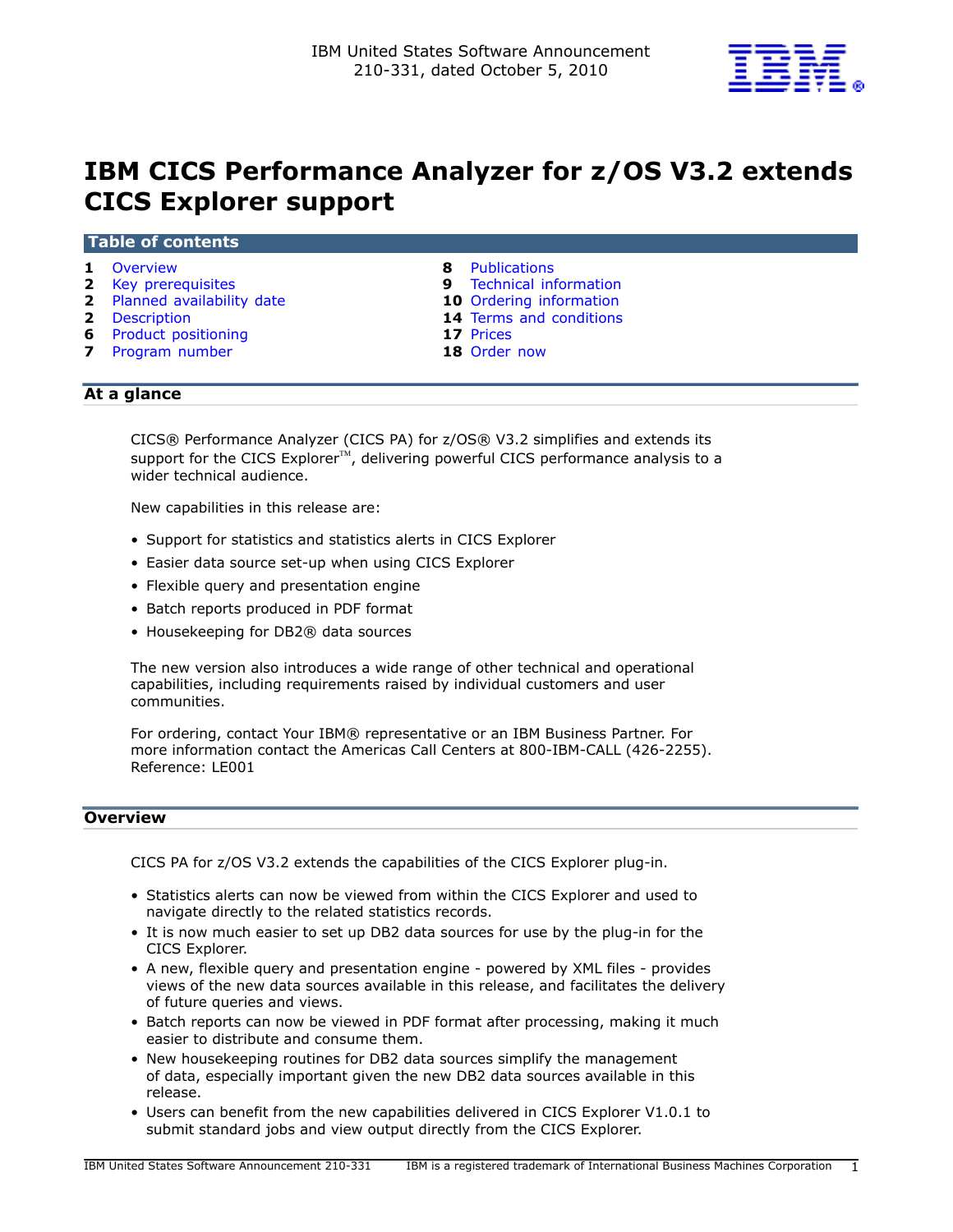CICS PA is used by CICS systems programmers, performance analysts, architects, application developers, and IT managers who need a comprehensive CICS system and application performance reporting and analysis solution, and who value its ability to help find new ways to improve CICS system performance, lower maintenance costs, and strategically plan IT investments.

## <span id="page-1-0"></span>Key prerequisites

CICS PA for z/OS V3.2 runs with CICS TS for z/OS V4.1 (5655-S97), V3.1, and V3.2 (5655-M15).

## <span id="page-1-1"></span>Planned availability date

December 10, 2010

## <span id="page-1-2"></span>Description

CICS PA is a system and application performance reporting and analysis solution that is built to address the needs of everyone involved in performance analysis, system tuning, and planning capacity for CICS Transaction Server for z/OS. It provides the level of detail and flexibility to improve CICS system performance, lower maintenance costs, and strategically plan IT investments. CICS PA V3.2 adds new functions to help businesses meet the challenges of the current economic circumstances, increased regulation, and changing skill levels. At the same time it positions them to take advantage of opportunities for growth in challenging economic times.

The major area of change in CICS PA V3.2 is increased support for the CICS Explorer, with host enhancements adding new data sources and easier set-up and management of the DB2 tables, while updates to the plug-in provide valuable new queries and views of the existing and new data sources. Host and workstation components work together to provide both the experienced performance analyst and the beginning application programmer with valuable insight into CICS performance, contributing to effective management control over business applications and IT facilities.

#### Host enhancements

## Statistics and Statistics Alerts in Hierarchical Data Base (HDB) and DB2

In addition to the current support for performance data, all statistics data plus their related statistics alerts (introduced in CICS PA V3.1) can now be stored in the HDB and loaded into DB2 tables for use by the updated CICS PA plug-in for CICS Explorer.

#### New CICS Explorer menu options in ISPF dialogue

New menu options in the ISPF dialogue simplify the task of using the CICS Explorer plug-in, by adding options to create and load the HDB files and DB2 tables.

# Management of DB2 tables

A new DB2 table will maintain a manifest of the other DB2 tables used to hold performance and statistics data and will be used by the CICS Explorer plug-in to determine dynamically which data is available to it.

New sample JCL and SQL queries will provide basic housekeeping by expiring DB2 data based on retention period, to avoid the build up of redundant performance data and simplify the administration of CICS PA.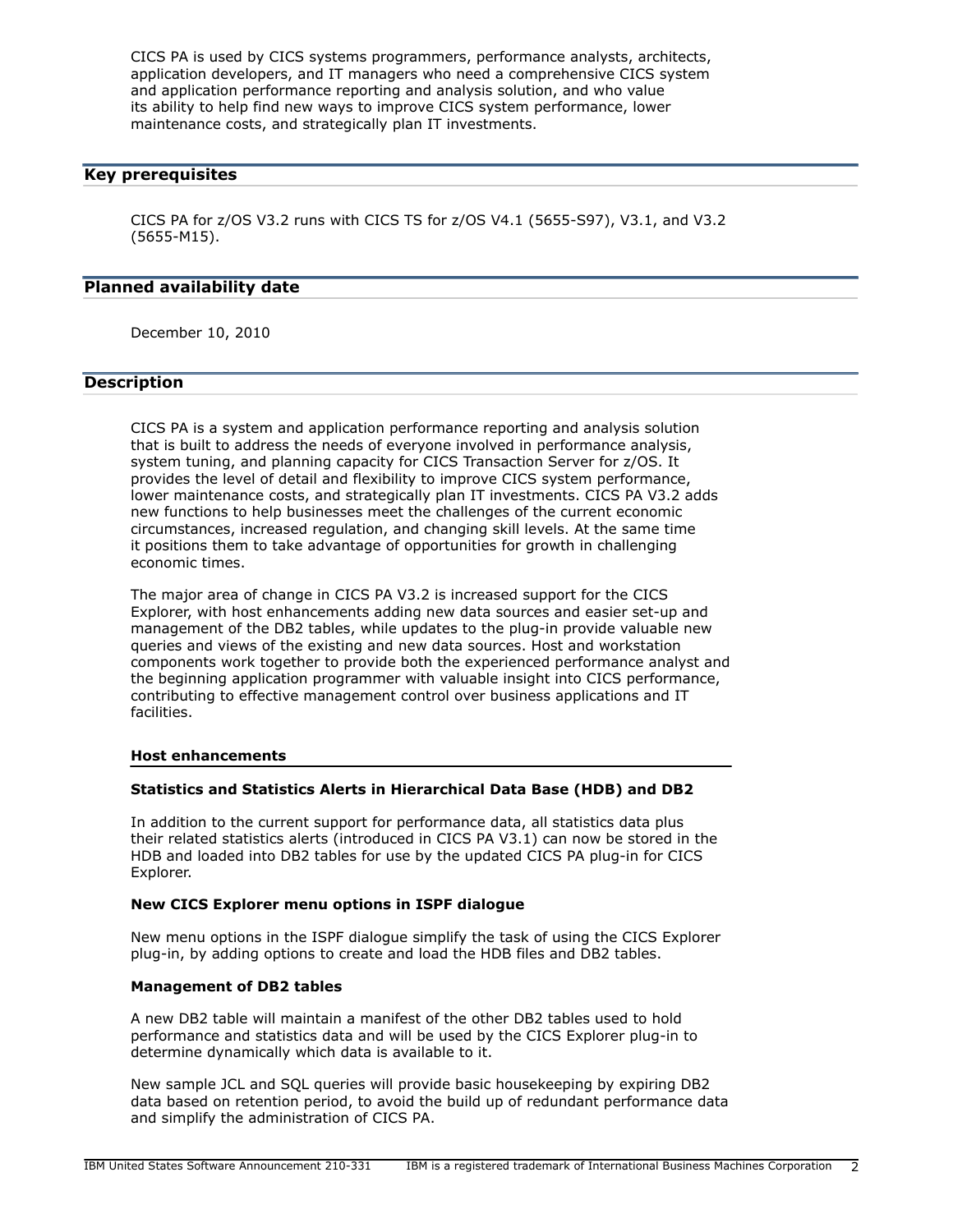## PDF report creation

CICS PA reports can now be saved as Adobe® Reader PDF files to the zFS (z/OS heirarchical file system) follwowing processing, from where they can be sent as email attachments or viewed from a browser.

## Improved documentation

A new *Getting Started* guide (less than 100 pages) that covers getting started and a number of common scenarios, including transaction performance, daily dashboard of system health, trend analysis, application or system upgrade, and service level management.

# Sharing alert definitions

Alert definitions can now be copied from one repository to another, simplifying the set up and enabling expert users to share their experience.

# Toleration for CICS Transaction Gateway V8.0

Toleration support for CICS Transaction Gateway (CICS TG) V8.0 statistics SMF records type 111 is provided, matching the support already provided for CICS TG V7.1 and V7.2. Toleration support refers to provision of the same level of reporting for both releases, but not additional fields or records in CICS TG V8.0.

## CICS Explorer plug-in enhancements

## CICS PA plug-in for CICS Explorer

The CICS Explorer - the new face of CICS - is the Eclipse-based tool framework for CICS, providing an intuitive, easy-to-use way of developing, operating, and managing CICS systems. CICS PA customers can now analyze the performance of their CICS applications within the CICS Explorer, by accessing performance, statistics, and statistics alert data loaded into DB2, as described above under Host enhancements. This data can be visualized within the CICS Explorer in a number of ways, including navigators, sheet views, with sortable and reorderable columns, bar chart views, and pie chart views.

#### Statistics reporting

The CICS PA perspective introduces new navigators and views to display the statistics data that can now be loaded into DB2. Over 80 statistics classes, grouped in more than 20 categories, can now be displayed by the CICS Explorer plug-in.

#### Statistics alerts

This capability, introduced in CICS PA V3.1, enables the definition of conditions, in terms of CICS statistics field values, which generate alerts in batch reports.

The addition of statistics alert reporting to the DB2 tables accessed by the CICS Explorer plug-in enables performance analysts and developers to view these alerts in the context of the related statistics and performance data, in order to highlight potential tuning opportunities or identify trends that may lead to poor CICS performance or unnecessary CICS system outages.

# New query and presentation engine

A new, more flexible query engine, driven by xml files, can be used to provide queries against all available tables - statistics, statistics alerts, and performance, enabling new queries and the views they populate to be added by distributing the new xml files. Queries can join tables, for example, to show performance records related to statistics records or statistics alerts.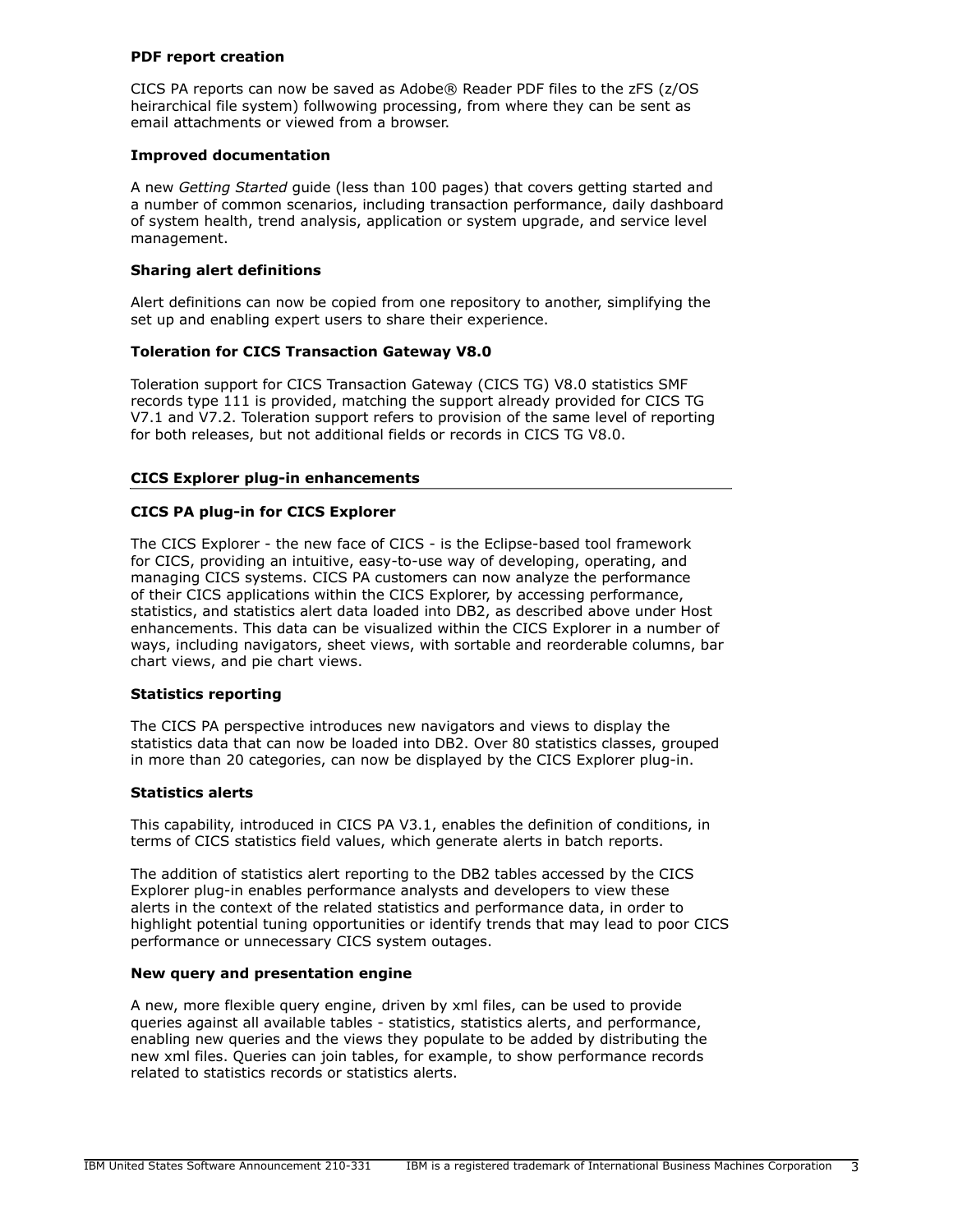# CICS Explorer V1.0.1

CICS Explorer V1.0.1 introduced the System z® perspective, which provides the ability to edit and submit JCL, and view JES output from within the CICS Explorer, avoiding the need to use ISPF for these tasks. This new perspective can be used to submit the JCL for CICS PA batch jobs that were created using the ISPF interface. Ideal candidates include standard reports and jobs to load and manage the HDB and DB2 tables, but the use of the ISPF dialogues are still recommended for creating report jobs. The CICS PA batch reports output to SYSOUT or to PDF files can be viewed from this perspective.

## New and updated function, delivered by PTF in CICS PA V3.1

The following functional PTFs delivered in CICS PA V3.1 are integrated in CICS PA V3.2.

## New features introduced by APAR PM10187

• CICS TG V8.0 toleration support: The APAR provides toleration support for CICS Transaction Gateway V8.0 statistics SMF records type 111. Before to application of this APAR, CICS PA only supported CICS TG V7.1 and V7.2 statistics System Monitoring Facility (SMF) records type 111. This APAR extends the support to CICS TG V8.0 by providing the same statistics reporting for both releases. Toleration support refers to provision of the same level of reporting for both releases, but not additional fields or records in CICS TG V8.0.

## New features introduced by APAR PM04580

- Performance and statistics alerts: This APAR introduces the Performance Alert feature to allow users to monitor and report CICS TS transaction CMF performance statistics based on user defined thresholds. This feature provides a powerful tool to monitor CICS transactions for performance compliance, including service level monitoring. This APAR introduces Performance Alert reporting via the CICS PA Performance Summary and List Forms, reports and extracts with the introduction of alert fields. The alert fields are reported based on comparison of each transaction CICS Management Facility (CMF) data against the thresholds specified for the nominated CMF fields in the Performance Alert Definition. The resource and threshold values specified in the Performance Alert Definition are used by the Summary and List report to identify alert eligible transactions and compare them with the transaction CMF data. Transactions that exceed the threshold values are reported by severity.
- Enhanced Statistics Alert Definitions panel: Statistics Alert Definitions panel CPASTART is enhanced to provide a copy function via the "C" line action. The copy function allows users to copy a Statistics Alert definition to another HDB Register or to the same HDB Register with different definition name.
- Ignore Alerts: The Statistics Alert report processing is modified to ignore Alerts containing fields that are not valid for the statistics record being processed.

#### New features introduced by APAR PK95922

- Extraction of statistics: Support for extraction of statistics data directly from the SMF file into the delimited text file using a new Report Set report. Before this APAR, the only means of extracting statistics data was by loading it into a statistics HDB and then extracting the data from the HDB.
- WebSphere® MQ Connections field renamed: CICS TS statistics for WebSphere MQ Connections renamed the field "Callback routine invocations" to "Messages Consumed". This APAR replaces the old name with the new in all statistics functions.

## New features introduced by APAR PK90007

- DPL statistics: Support for CICS TS V4.1 Transaction Resource Monitoring record Distributed Program Link (DPL) statistics.
- **IDENTITY class data:** Support for CICS TS V4.1 Performance Monitoring IDENTITY class data.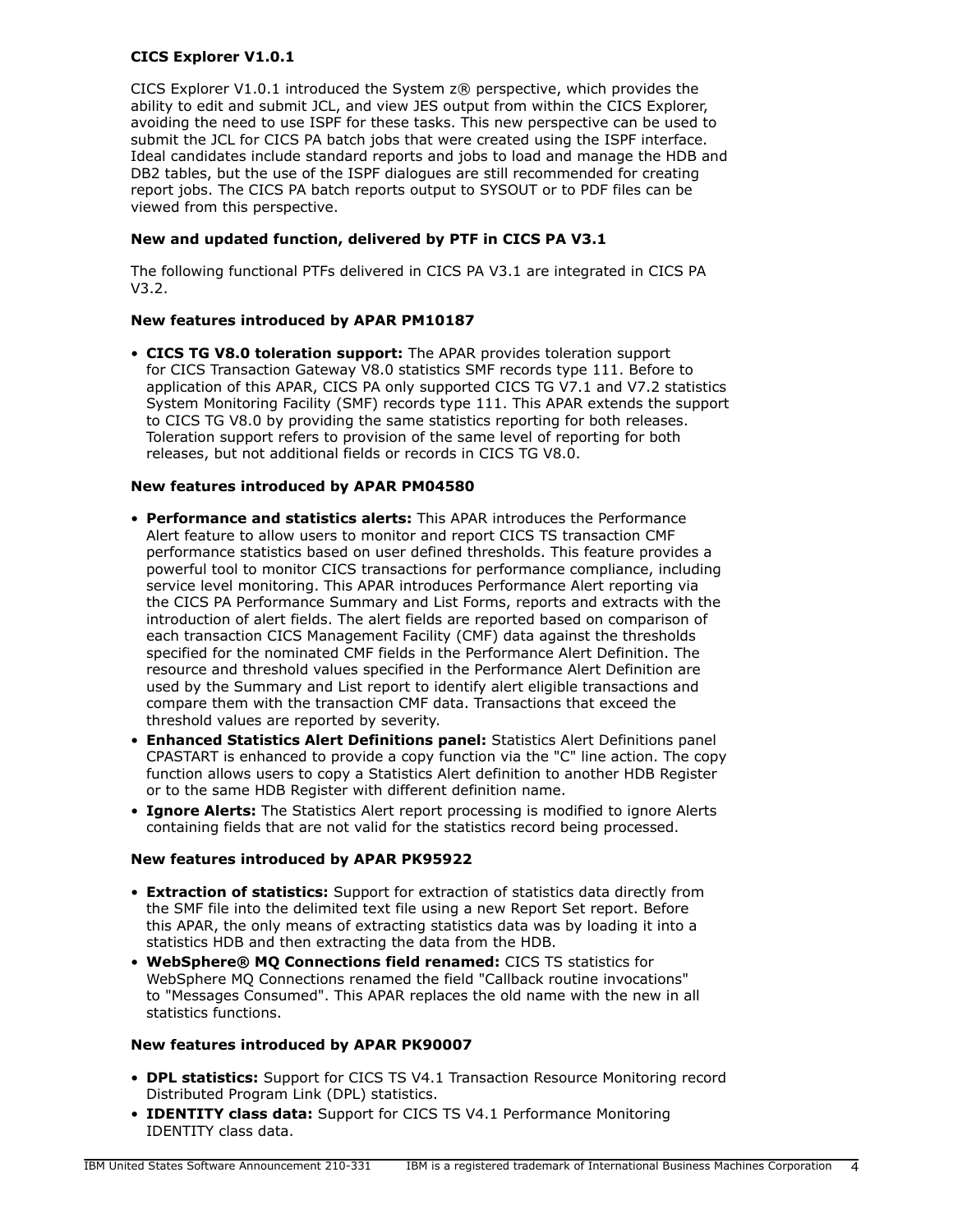• Cross System Workload report: Support for post-processing Selection Criteria when a FORM is specified in the Cross System Workload report.

## User group and FITS requirements.

MR0409093821 - Improve Cross System report selection criteria when used with report forms

#### Accessibility by people with disabilities

A U.S. Section 508 Voluntary Product Accessibility Template (VPAT) containing details on accessibility compliance can be requested at

[http://www.ibm.com/able/product\\_accessibility/index.html](http://www.ibm.com/able/product_accessibility/index.html)

## Section 508 of the U.S. Rehabilitation Act

CICS PA for z/OS V3.2 is capable as of December 10, 2010, when used in in accordance with IBM associated documentation, of satisfying the applicable requirements of Section 508 of the Rehabilitation Act, provided that any assistive technology used with the product properly interoperates with it.

## Value Unit-based pricing

Value Unit pricing for eligible IBM System z IBM International Program License Agreement (IPLA) programs enables a lower cost of incremental growth and enterprise aggregation. Each System z IPLA product with Value Unit pricing has a single price per Value Unit and a conversion matrix, called Value Unit Exhibit, for converting from some designated measurement to Value Units. Most commonly, Millions of Service Units (MSUs) is the measurement designated by IBM to be converted to Value Units. Some other measurements are engines or messages. Since MSUs are the most common measurement, that measurement will be used for the remainder of this description.

Value Unit pricing offers price benefits for you. For each System z IPLA program with Value Unit pricing, the quantity of that program needed to satisfy applicable IBM terms and conditions is referred to as the required license capacity. Each of the various Value Unit Exhibits stipulate that the larger your required license capacity, the fewer Value Units per MSU you will need. Value Unit Exhibits are uniquely identified by a three digit code and referred to using the nomenclature VUExxx, where xxx is the three digit code.

Subsequent acquisitions of Value Unit priced programs offer additional price benefits. The quantity of each System z IPLA program that you have acquired is referred to as entitled license capacity. If you wish to grow your entitled license capacity for a System z IPLA program, the calculation to determine additional needed Value Units is based upon the number of Value Units already acquired.

For each System z IPLA program with Value Unit pricing, you should:

- Determine the required license capacity, in MSUs
- Aggregate the MSUs across the enterprise
- Convert the total MSUs to Value Units, using the applicable Value Unit Exhibit
- Multiply the price per Value Unit by the total number of Value Units to determine the total cost

To simplify conversion from the designated measurement to Value Units or viceversa, use the Value Unit Converter Tool. For additional information or to obtain a copy of the Value Unit Converter Tool, visit the Value Unit Converter Tool website

<http://ibm.com/zseries/swprice/vuctool>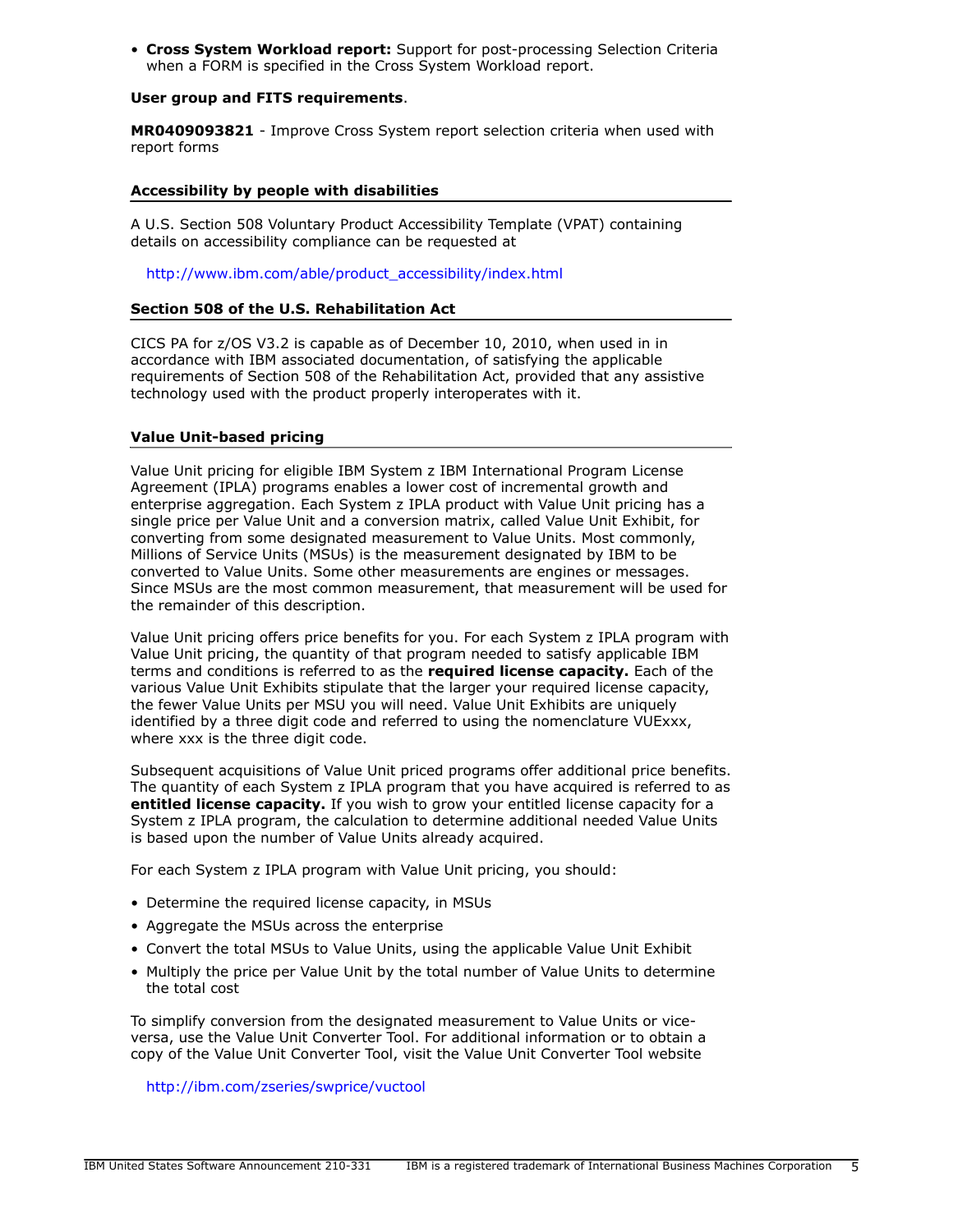Note that Value Units of a given product cannot be exchanged, interchanged, or aggregated with Value Units of another product.

To determine the required license capacity for the System z IPLA program you selected, refer to the [Terms and conditions](#page-13-0) section.

# <span id="page-5-0"></span>Product positioning

An increasingly competitive economic environment is driving many businesses to transform their existing CICS applications using SOA and Web 2.0 strategies. The same pressures also force IT managers, CICS system programmers, application developers, and performance specialists to create and operate their systems at peak level while maintaining service level commitments and meeting regulatory and corporate governance requirements.

Such customers need tools to help them avoid outages and reduce downtime, while controlling costs. They need the ability to:

- Report on their CICS systems, applications, and services, assessing the impact of changes
- Anticipate and solve trends leading to poor CICS performance
- Take action rapidly when problems occur in order to minimize any downtime or performance degradation
- Plan carefully for growth to reduce the total million instructions per second (MIPS) cost
- Plan to support new application workloads and to meet ever more demanding service-level and compliance commitments

CICS PA for z/OS is a CICS system and application performance reporting and analysis solution built to address the needs of everyone involved in CICS performance analysis, system tuning, and planning capacity for future use, including those who build, manage, and deploy complex mainframe CICS applications. CICS PA provides the level of detail and flexibility that easily helps find new ways to improve CICS system performance, lower maintenance costs, and strategically plan IT investments.

CICS PA complements IBM Tivoli® OMEGAMON® XE for CICS and IBM Tivoli Composite Application Manager for Transactions (ITCAM for Transactions), as it can help to respond quickly to online performance issues by drilling down deeply into CICS performance data to identify the cause of the problem.

CICS PA also complements the enterprise-wide historical performance capabilities of IBM Tivoli Decision Support for z/OS with the additional deep and detailed CICSrelated performance data, which can be used for focused CICS performance problem determination, bottleneck analysis, tuning, and capacity planning.

CICS PA is a member of the CICS Tools family, part of the zSeries® Enterprise tools portfolio supporting the CICS environment, which can help you maintain a high level of performance and availability of CICS, and help speed up the overall end-to-end development effort for new applications. CICS Tools such as CICS Interdependency Analyzer (CICS IA) and CICS Configuration Manager (CICS CM) can help you easily control your critical CICS applications and systems availability and performance, as well as extend your applications into the business on demand world. For more details of the CICS Tools family, visit

<http://www.ibm.com/software/htp/cics/tools/>

For more details on IBM System z software, visit

[http://www.ibm.com/software/os/systemz/en\\_US/index.html](http://www.ibm.com/software/os/systemz/en_US/index.html)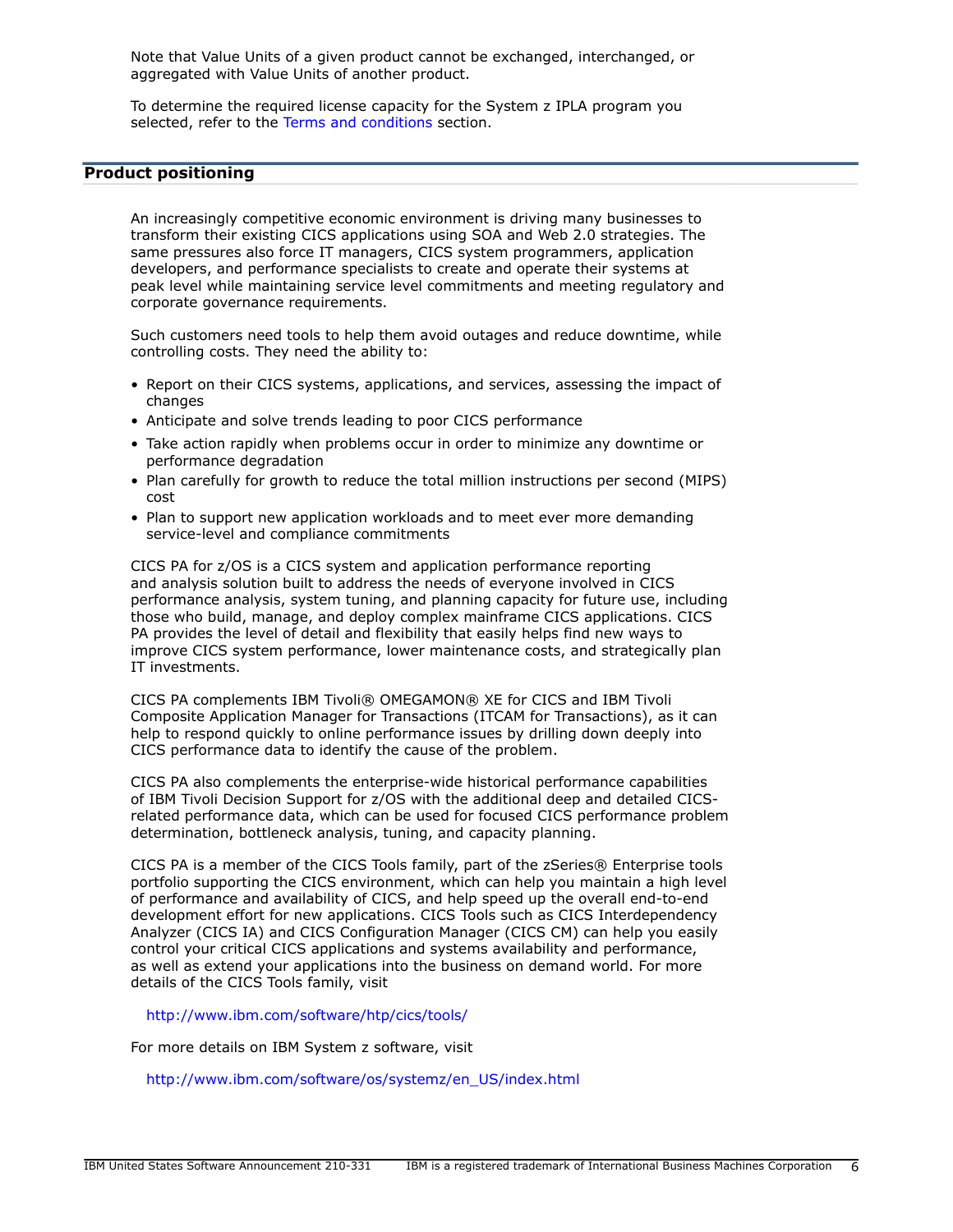This high functionality and flexibility, as well as commitment to support the latest release of CICS TS, make CICS PA an outstanding solution for CICS performance management.

CICS PA is complementary to online monitors from other vendors, which typically also include some offline analysis and reporting functionality. Even if you are not ready to replace your online monitor, for example, with OMEGAMON XE for CICS on z/OS, you can still benefit from using CICS PA, which offers superior functionality and greater flexibility than the off-line components of vendor products.

CICS PA is competitively priced and can help greatly improve the productivity of the CICS performance specialists. This productivity improvement, and subsequent performance management cost decrease, is achievable due to high functionality and scope of CICS PA.

If you would like a trial evaluation of CICS PA, contact your IBM representative or IBM Business Partner.

## Tool integration with CICS Explorer

Support for the CICS Explorer, new in CICS PA V3.1, now enables a broader set of users, including application developers and service-level managers, to benefit from the information provided by CICS PA, without requiring the specialist skills needed to use the CICS PA ISPF interface.

CICS Explorer provides an integration point for development, management, and operational capabilities delivered by the CICS runtime and add-on tools. Some examples of integration are shown below. Others will be developed and delivered by PTF and SupportPac<sup>™</sup>. Customer suggestions for future integration are invited.

CICS IA: Current® CICS IA customers not only have all of the capabilities delivered in the CICS IA Explorer (delivered with CICS IA V2.2), but are also able to link in context from many of the other views, for example, to show the transactions that may need to be disabled before a file can be closed.

Customers with both CICS IA and CICS PA can link in context from CICS PA views to CICS IA views. For example, links from a CICS PA view showing transactions with large numbers of Task Control Block (TCB) switches, to a CICS IA view showing the programs that comprise the transaction, can help development teams to implement thread-safety for CICS applications.

CICS Configuration Manager (CM): CICS CM customers can now access many product capabilities using the CICS Explorer, including the ability to search and query all CICS resource definitions whether stored in CSDs or the CICSPlex® repository. Rich editors are provided allowing new definitions to be created or existing ones updated, while hiding much of the complexity previously experienced by users. The CICS CM capabilities are seamlessly integrated with the base CICS Explorer views to provide powerful editing and auditing capabilities transparent to the user.

## Reference information

- CICS TS for z/OS V4.1: Software Announcement [209-135](http://www.ibm.com/common/ssi/cgi-bin/ssialias?infotype=an&subtype=ca&appname=gpateam&supplier=897&letternum=ENUS209-135), dated April 28, 2009
- CICS PA for z/OS V3.1: Software Announcement [209-086,](http://www.ibm.com/common/ssi/cgi-bin/ssialias?infotype=an&subtype=ca&appname=gpateam&supplier=897&letternum=ENUS209-086) dated April 28, 2009

## <span id="page-6-0"></span>Program number

| Program<br>number | VRM | Program<br>name                        |
|-------------------|-----|----------------------------------------|
| 5655-087          | 3.2 | IBM CICS Performance Analyzer for z/OS |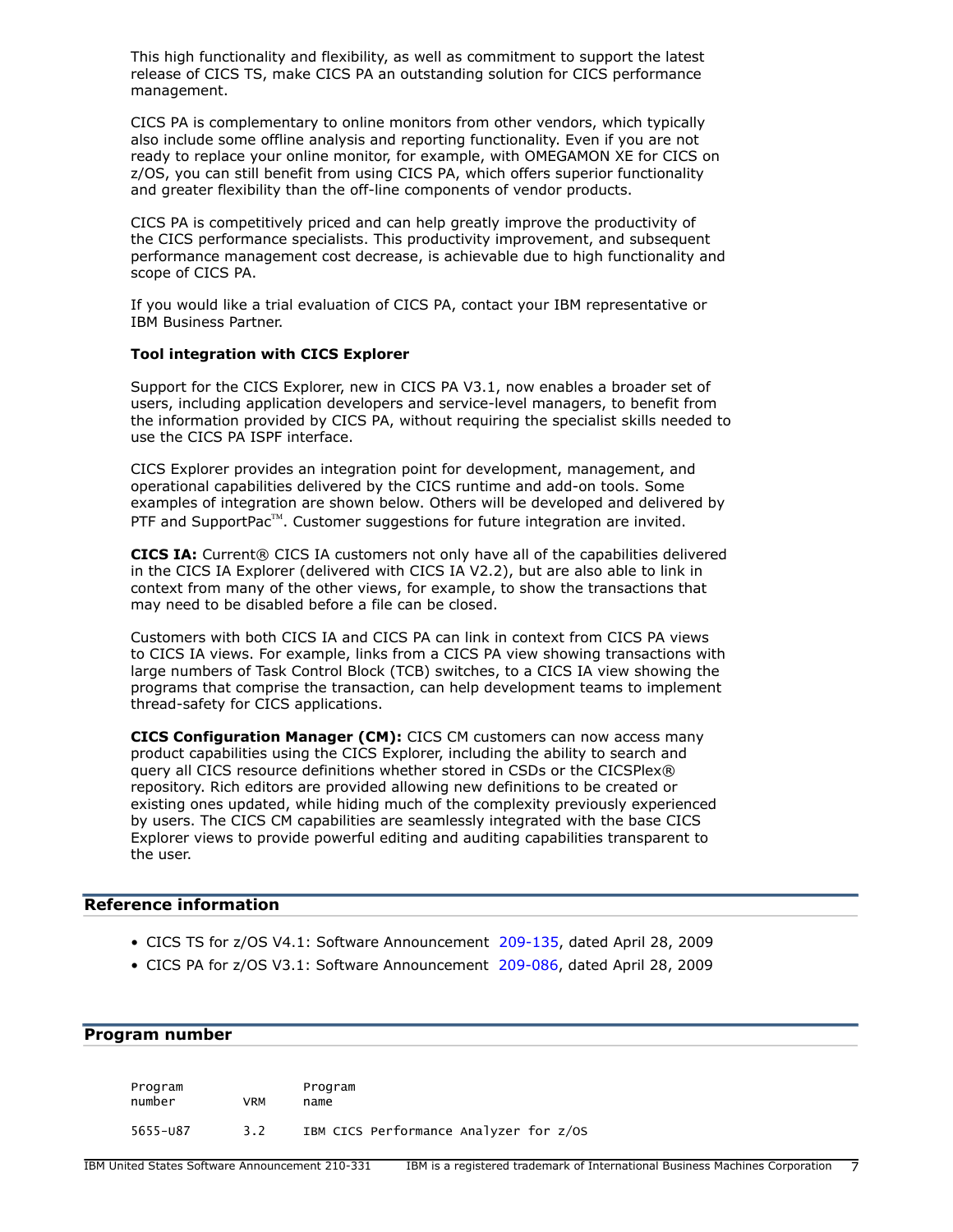#### Product identification number

| Program    | Subscription and   |
|------------|--------------------|
| PID number | Support PID number |

5655-U87 5655-G43

#### Education support

IBM training provides education to support many IBM offerings. Descriptions of courses for IT professionals and managers are on the IBM training website

<http://ibm.com/services/learning/>

Call IBM training at 800-IBM-TEACH (426-8322) for catalogs, schedules, and enrollments.

# Offering Information

Product information is available via the Offering Information Web site

<http://www.ibm.com/common/ssi>

#### Business Partner information

If you are a Direct Reseller - System Reseller acquiring products from IBM, you may link directly to Business Partner information for this announcement. A PartnerWorld ID and password are required (use IBM ID).

<https://www.ibm.com/partnerworld/mem/sla.jsp?num=210-331>

# <span id="page-7-0"></span>**Publications**

The following softcopy publications are available in .pdf format to download from the Publications Center.

| Title                                                                | Order Number  |
|----------------------------------------------------------------------|---------------|
| Program Directory: CICS Performance<br>Analyzer for z/OS V3.2        | GI13-0562     |
| CICS Performance Analyzer<br>for $z/0s$ V3.2 - User's Guide          | $SC34 - 7153$ |
| CICS Performance Analyzer<br>for z/0S V3.2 - Report Reference        | $SC34 - 7154$ |
| CICS Performance Analyzer<br>for $z/0s$ V3.2 - Getting Started Guide | SC34-7155     |

#### The IBM Publications Center Portal

<http://www.ibm.com/shop/publications/order>

The Publications Center is a worldwide central repository for IBM product publications and marketing material with a catalog of 70,000 items. Extensive search facilities are provided. Payment options for orders are via credit card (in the U.S.) or customer number for 20 countries. A large number of publications are available online in various file formats, and they can all be downloaded by all countries, free of charge.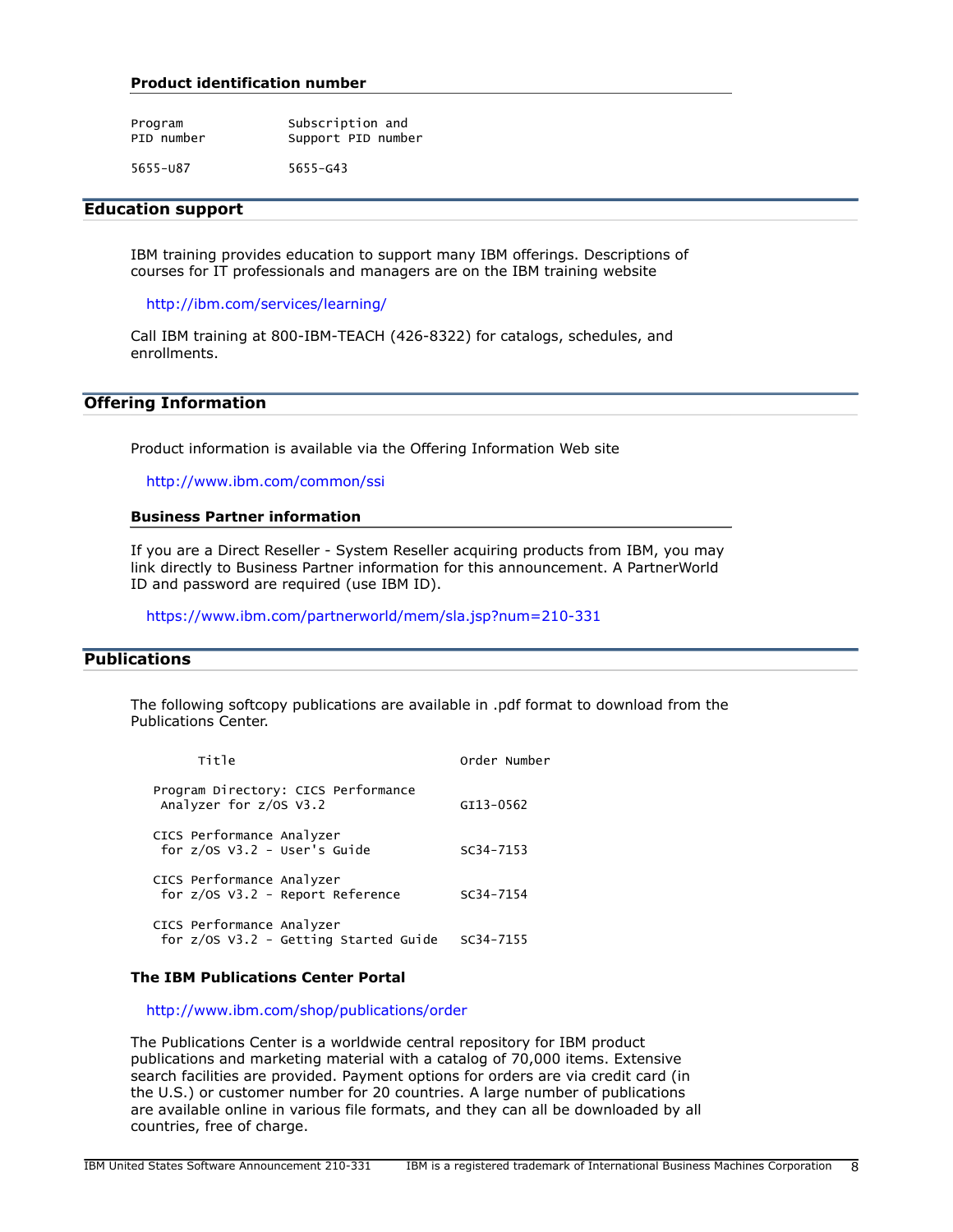Release 3 You can order from

<http://www.redbooks.ibm.com/abstracts/sg246063.html?Open>

# <span id="page-8-0"></span>Technical information

## Specified operating environment

## *Hardware requirements*

CICS PA V3.2 runs on any S/390® or IBM eServer $^{TM}$  zSeries machine on which the applicable operating and software will run.

#### *Software requirements*

CICS PA V3.2 requires System Modification Program/Extended (SMP/E) of the supported z/OS or OS/390® system (5655-G44), for installation and maintenance. It operates with the following CICS configurations:

• CICS TS for z/OS V4.1 (5655-S97), V3.1, and V3.2 (5655-M15)

Note: CICS TS for z/OS V4.1 requires APAR PK83926 to be applied.

The following products are also required:

- z/OS V1.9 or later (contains SMP/E) (5694-A01)
- z/OS V1.9 DFSORT<sup>™</sup> feature or later, or an equivalent sort product

For the CICS PA OMEGAMON SMF 112 reports, IBM Tivoli OMEGAMON XE for CICS on z/OS V4.1 (5698-A58), is also required.

The program's specifications and specified operating environment information may be found in documentation accompanying the program, if available, such as a README file, or other information published by IBM, such as an announcement letter. Documentation and other program content may be supplied only in the English language.

#### *Limitations*

For additional information, refer to [Terms and conditions](#page-13-0) section of this announcement, or to the license information document that is available on the IBM Software License Agreement website

<http://www.ibm.com/software/sla/sladb.nsf>

#### User group requirements

#### *User Group Requirements*

This announcement satisfies or partially satisfies requirements from one or more of the worldwide user group communities. Groups include COMMON, COMMON Europe, Guide Share Europe (GSE), InterAction (Australia/New Zealand), Japan Guide Share (JGS), and SHARE Inc.

Requirement<br>Number Description MR0409093821 Improve Cross System report selection criteria when used with report forms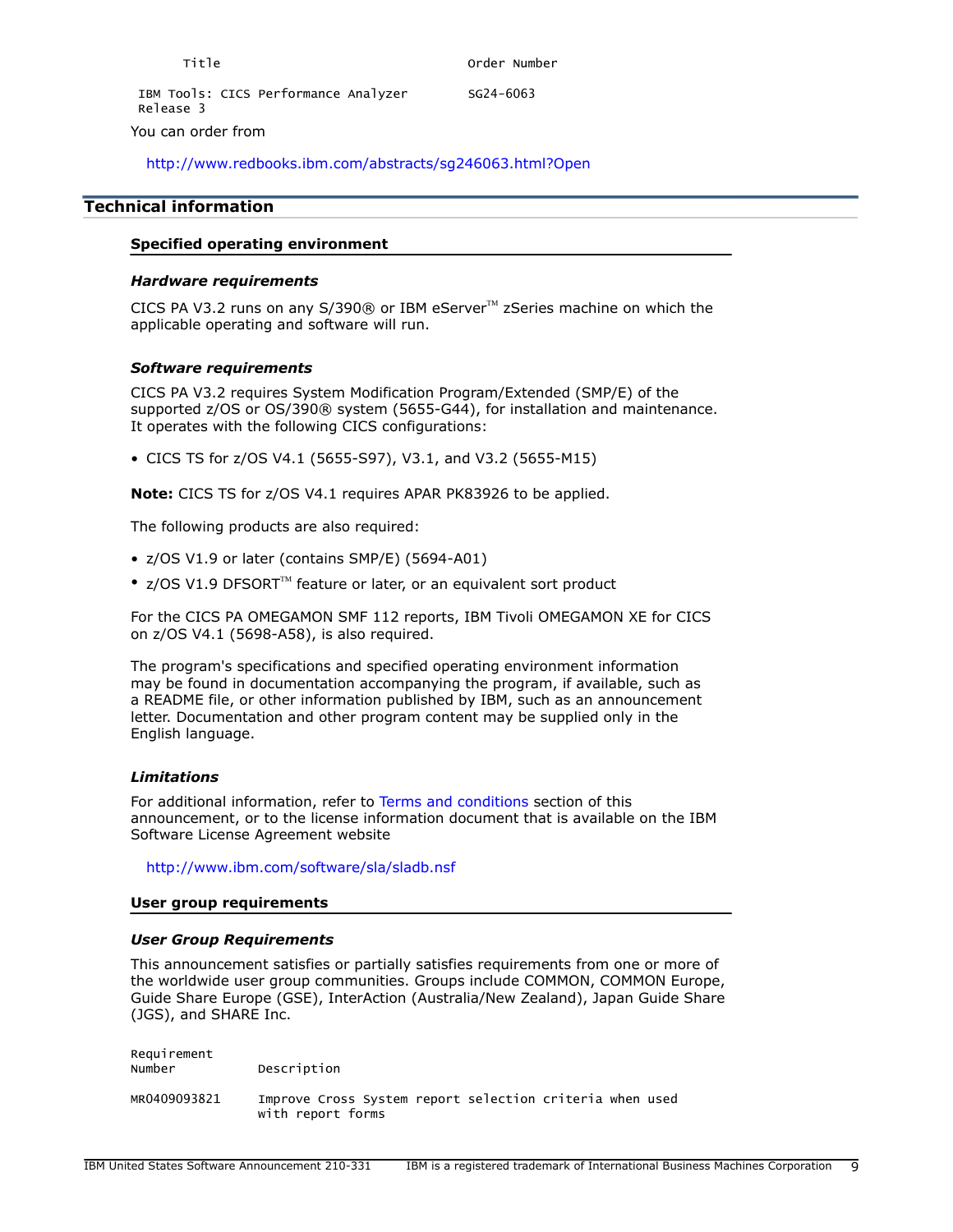## Planning information

#### *Packaging*

The product package contains:

- The run-time component of the product on 3480 1/2-inch tape cartridge or 3590 tape via Customized Offerings
- License Information (GC34-7156)

#### Security, auditability, and control

CICS PA for z/OS V3.2 uses the security and auditability features of the supported underlying operating systems. The customer is responsible for evaluation, selection, and implementation of security features, administrative procedures, and appropriate controls in application systems and communication facilities.

# Software Services

IBM Software Services has the breadth, depth, and reach to manage your services needs. You can leverage the deep technical skills of our lab-based, software services team and the business consulting, project management, and infrastructure expertise of our IBM Global Services team. Also, we extend our IBM Software Services reach through IBM Business Partners to provide an extensive portfolio of capabilities. Together, we provide the global reach, intellectual capital, industry insight, and technology leadership to support a wide range of critical business needs.

To learn more about IBM Software Services or to contact a Software Services sales specialist, visit

<http://www.ibm.com/software/sw-services/>

# <span id="page-9-0"></span>Ordering information

#### *Charge metric*

| Program name                                                                    | Part number or<br>PID number | Charge metric  |
|---------------------------------------------------------------------------------|------------------------------|----------------|
| IBM CICS Performance<br>Analyzer for $z/0s$ V3.2                                | 5655-087                     | Per Value Unit |
| IBM CICS Performance<br>Analyzer for $z/OS -$<br>SW Subscription and<br>Support | 5655-643                     | Per Value Unit |

CICS PA for z/OS V3.2 is an IPLA product with a single charge, based on Value Units.

The product has an associated orderable Software Subscription and Support, required in order to provide the same level of support as is delivered with standard IBM S/390 ICA offerings, including voice defect support, together with code updates. It has a single annual charge which, if ordering, must be purchased in the same quantity as CICS PA.

The programs in this announcement all have Value Unit-based pricing.

| Program<br>number | Program name            | Value Unit exhibit |
|-------------------|-------------------------|--------------------|
| 5655-087          | CICS PA for $z/0s$ V3.2 | VUE007             |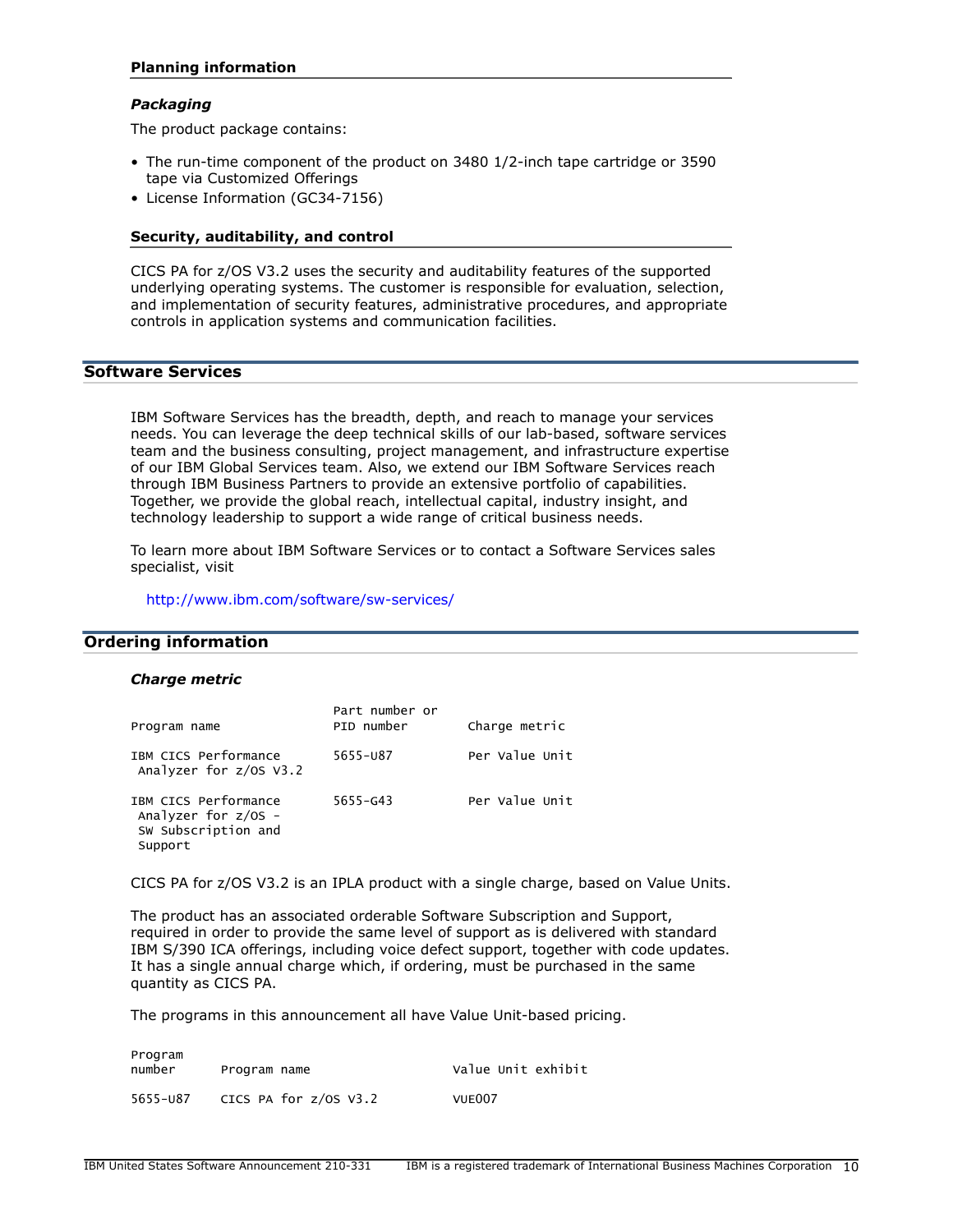For each System z IPLA program with Value Unit pricing, the quantity of that program needed to satisfy applicable IBM terms and conditions is referred to as the **required license capacity.** Your required license capacity is based upon the following factors:

- The System z IPLA program you select
- The applicable Value Unit Exhibit
- The applicable Terms
- Whether your current mainframes are full-capacity or sub-capacity

## Value Unit exhibit VUE007

|        | MSUS<br>minimum | MSUS<br>maximum | Value Units/MSU |
|--------|-----------------|-----------------|-----------------|
| Base   | 1               | R               |                 |
| Tier A | 4               | 45              | 0.45            |
| Tier B | 46              | 175             | 0.36            |
| Tier C | 176             | 315             | 0.27            |
| Tier D | 316             |                 | 0.2             |
|        |                 |                 |                 |

Value Units for mainframes without MSU ratings:

 Hardware Value Units/machine MP3000 H30 6<br>MP3000 H50 8 MP3000 H50 8 MP3000 H70 12 ESL models 2

## Ordering example

The total number of Value Units is calculated according to the following example.

If your required license capacity is 1,500 MSUs for your selected System z IPLA product, the applicable Value Units would be:

Translation from MSUs to Value Units

|        | <b>MSUS</b> | $\mathbf{x}$       |      |         | Value Units/MSU = Value Units |
|--------|-------------|--------------------|------|---------|-------------------------------|
| Base   | 3           | *                  | 1.00 | $=$     | 3.00                          |
| Tier A | 42          | ☆                  | .45  | $=$ $-$ | 18.90                         |
| Tier B | 130         | ☆                  | .36  | $=$     | 46.80                         |
| Tier C | 140         | $\boldsymbol{\pi}$ | .27  | $=$     | 37.80                         |
| Tier D | 1.185       | $\mathcal{H}$      | .20  |         | $= 237.00$                    |
| Total  | 1,500       |                    |      |         | 343.50                        |

When calculating the total number of Value Units, the sum is to be rounded up to the next integer.

#### Ordering z/OS through the Internet

ShopzSeries provides an easy way to plan and order your z/OS ServerPac or CBPDO. It will analyze your current installation, determine the correct product migration, and present your new configuration based on z/OS. Additional products can also be added to your order (including determination of whether all product requisites are satisfied). ShopzSeries is available in the U.S. and several countries in Europe. In countries where ShopzSeries is not available yet, contact your IBM representative (or IBM Business Partner) to handle your order via the traditional IBM ordering process. For more details and availability, visit the ShopzSeries website at

<http://www14.software.ibm.com/webapp/ShopzSeries/ShopzSeries.jsp>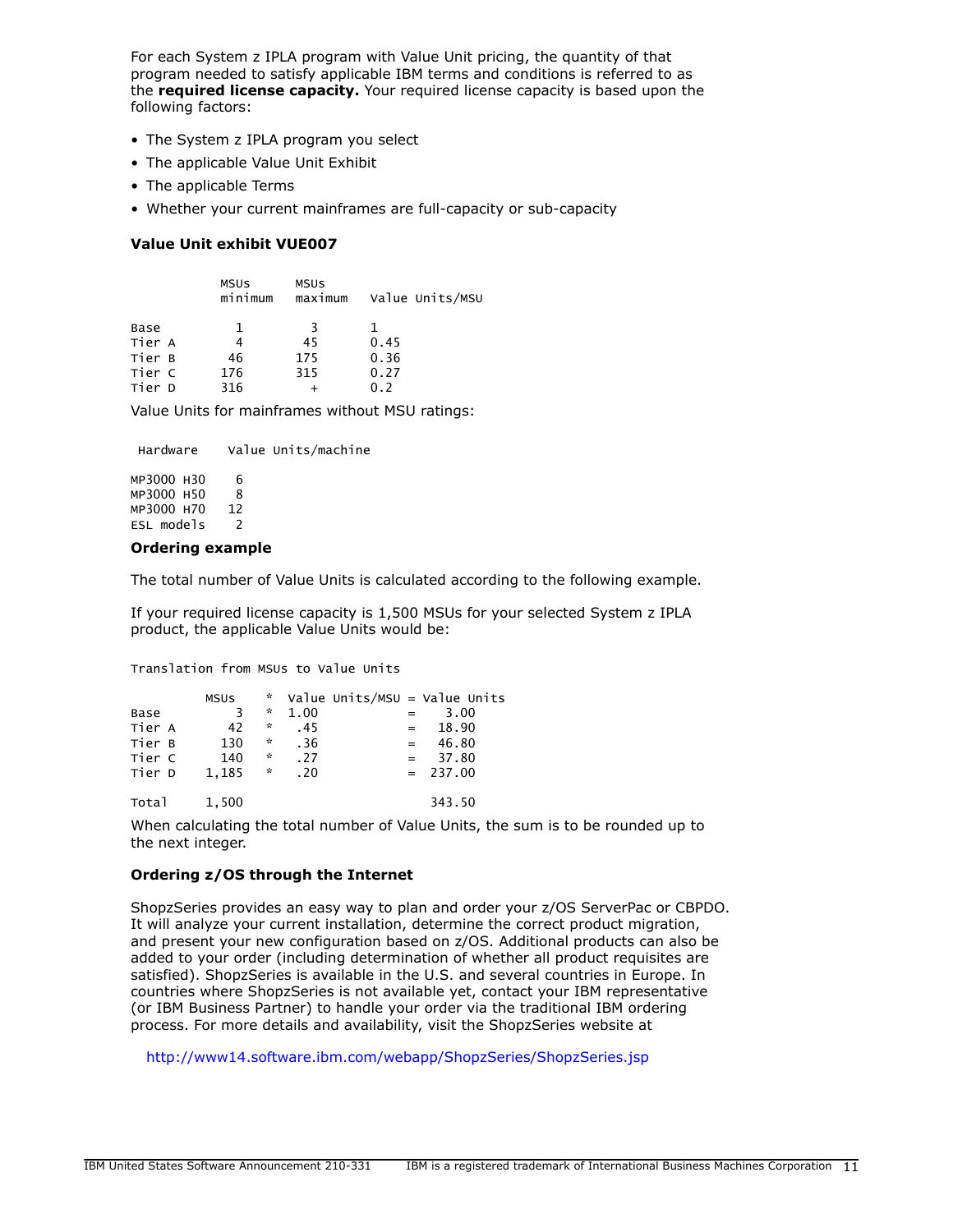## *Basic license*

# On/Off CoD

CICS PA for z/OS V3.2 is eligible for On/Off CoD with a temporary use charge calculated based on MSUs per-day usage.

Program name CICS Performance Analyzer for z/OS Program PID 5655-U87

| Entitlement<br>identifier<br>Description |                         | License option/Pricing metric |  |  |
|------------------------------------------|-------------------------|-------------------------------|--|--|
| S015H3L                                  | CICS PA for $z/0s$ V3.2 | Basic OTC, Per MSU-day TUC    |  |  |

Translation from MSUs to Value Units

|        | <b>MSUS</b> | Value Units/MSU |  |
|--------|-------------|-----------------|--|
| Base   | $1 - 3$     | 1.00            |  |
| Tier A | $4 - 45$    | 0.45            |  |
| Tier B | $46 - 175$  | 0.36            |  |
| Tier C | 176-315     | 0.27            |  |
| Tier D | $316+$      | 0.02            |  |
|        |             |                 |  |

To order, specify the program product number and the appropriate license or charge option. Also, specify the desired distribution medium. To suppress shipment of media, select the license-only option in CFSW.

Program name: CICS Performance Analyzer for z/OS V3.2 Program PID: 5655-U87

| Entitlement<br>identifier | Description           | License option/Pricing metric |
|---------------------------|-----------------------|-------------------------------|
| S015H3L                   | CICS PA for z/0S V3.2 | Basic OTC, Value Units        |
| Orderable supply ID       | Language              | Distribution medium           |
| S015H3F<br>S0166G2        | English<br>English    | 3480 tape<br>3590 tape        |

Note: 3480 tape media will be withdrawn after October 26, 2010.

Subscription and Support PID: 5655-G43

| Entitlement<br>identifier | Description                                | License option/Pricing metric                                                                |
|---------------------------|--------------------------------------------|----------------------------------------------------------------------------------------------|
| S00VH52                   | CICS PA for z/OS<br>Subscription & Support | Basic ASC, per Value Unit SW S&S<br>No charge, decline SW S&S<br>Per MSU SW S&S Registration |
| Orderable supply ID       | Language                                   | Distribution medium                                                                          |
| S00VHK6                   | English                                    | Hardcopy pub                                                                                 |

## Subscription and Support

To receive voice technical support via telephone and future releases and versions at no additional charge, Subscription and Support must be ordered. The capacity of Subscription and Support (Value Units) must be the same as the capacity ordered for the product licenses.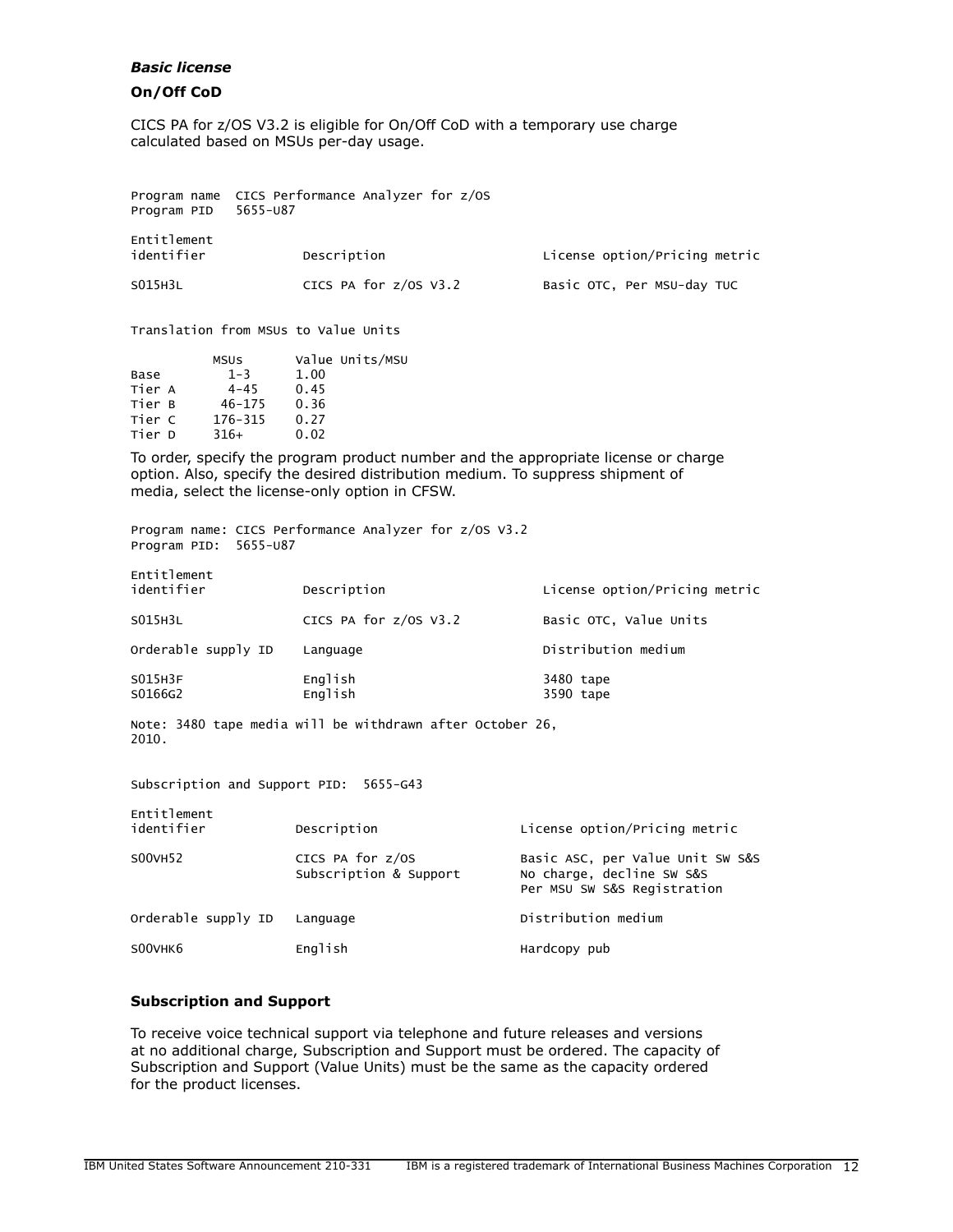To order, specify the Subscription and Support program number (PID) referenced above and the appropriate license or charge option.

IBM is also providing Subscription and Support for these products via a separately purchased offering under the terms of the IBM International Agreement for Acquisition of Software Maintenance. This offering:

- Includes and extends the support services provided in the base support to include technical support via telephone.
- Entitles you to future releases and versions, at no additional charge. Note that you are not entitled to new products.

When Subscription and Support is ordered, the charges will automatically renew annually unless cancelled by you.

The combined effect of the IPLA license and the Agreement for Acquisition of Software Maintenance gives you rights and support services comparable to those under the traditional ICA S/390 and System z license or its equivalent. To ensure that you continue to enjoy the level of support you are used to in the ICA business model, you must order **both** the license for the program **and** the support for the selected programs at the same Value Unit quantities.

## *Single version charging*

To elect single version charging, you must notify and identify to IBM the prior program and replacement program, and the machine the programs are operating on.

#### Customized Offerings

Product deliverables are shipped only via CBPDO, ServerPac, SystemPac®.

CBPDO and ServerPac are offered for Internet delivery in countries where ShopzSeries product ordering is available. Internet delivery reduces software delivery time and allows you to install software without the need to handle tapes. For more details on Internet delivery, refer to the ShopzSeries help information at

#### <http://www.software.ibm.com/ShopzSeries>

You choose the delivery method when you order the software. IBM recommends Internet delivery. In addition to Internet and DVD, the supported tape delivery options for CBPDO, ServerPac, and SystemPac, include:

- 3590
- 3592

Most products can be ordered in ServerPac and SystemPac the month following their availability on CBPDO. z/OS can be ordered via all three offerings at general availability. Production of software product orders will begin on the planned general availability date.

- CBPDO shipments will begin one week after general availability.
- ServerPac shipments will begin two weeks after general availability
- SystemPac shipments will begin four weeks after general availability due to additional customization, and data input verification.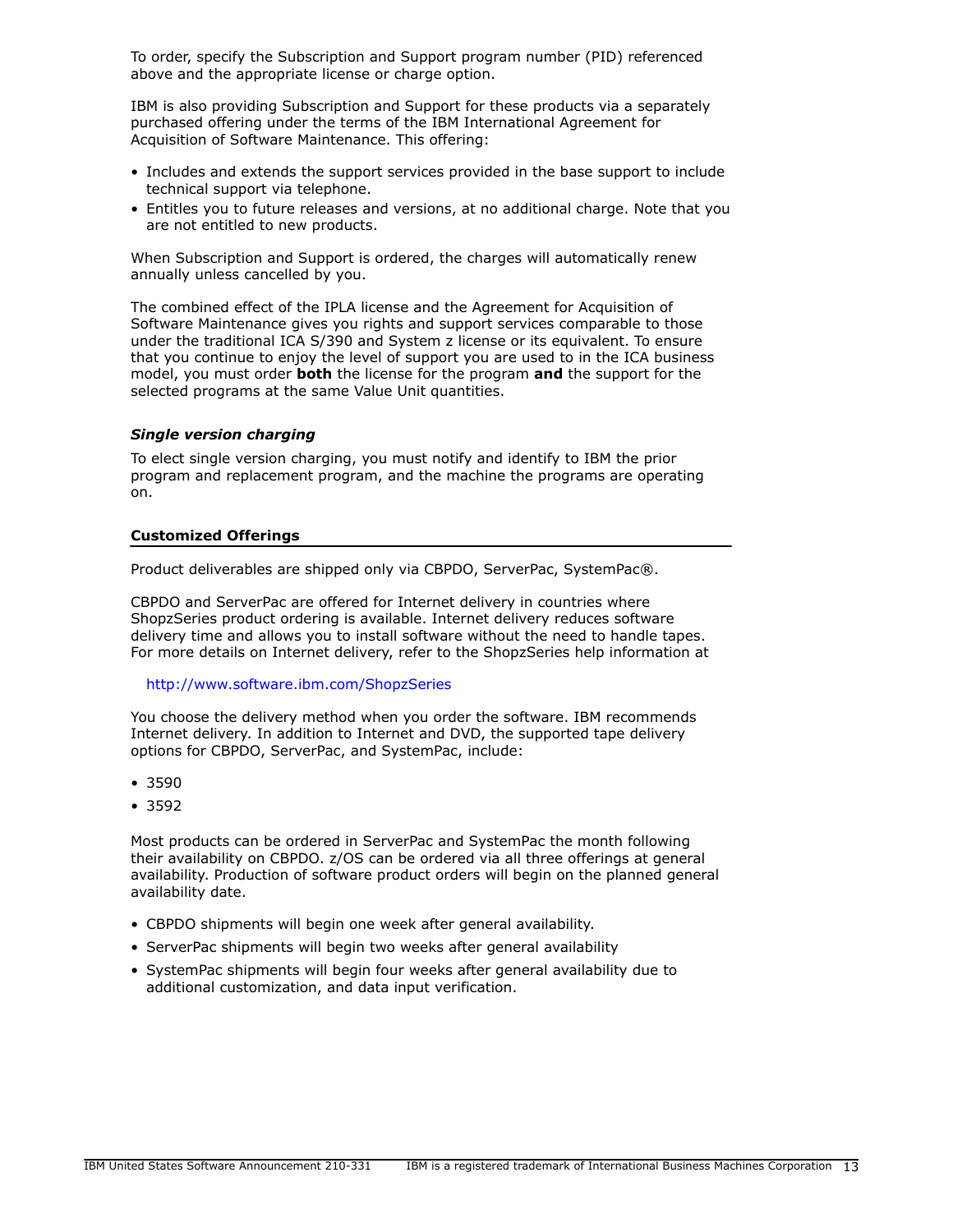# <span id="page-13-0"></span>Terms and conditions

The information provided in this announcement letter is for reference and convenience purposes only. The terms and conditions that govern any transaction with IBM are contained in the applicable contract documents such as the IBM International Program License Agreement, IBM International Passport Advantage® Agreement, and the IBM Agreement for Acquisition of Software Maintenance.

## *Licensing*

IBM International Program License Agreement including the License Information document and Proof of Entitlement (PoE) govern your use of the program. PoEs are required for all authorized use.

## *Agreement for Acquisition of Software Maintenance*

The IBM Agreement for Acquisition of Software Maintenance (Z125-6011) applies for Software Subscription and Support (Software Maintenance) and does not require customer signatures.

These programs are licensed under the IBM Program License Agreement (IPLA) and the associated Agreement for Acquisition of Software Maintenance, which provide for support with ongoing access to releases and versions of the program. These programs have a one-time license charge for use of the program and an annual renewable charge for the enhanced support that includes telephone assistance (voice support for defects during normal business hours), as well as access to updates, releases, and versions of the program as long as support is in effect.

IBM System z Operational Support Services - SoftwareXcel is an option if you desire added services.

## *License Information form number*

CICS Performance Analyzer for z/OS V3.2:

- License L-JRON-886EQV
- Form number GC34-7156

The program's License Information will be available for review on the IBM Software License Agreement website

<http://www.ibm.com/software/sla/sladb.nsf>

# *Limited warranty applies*

Yes

#### *Money-back guarantee*

If for any reason you are dissatisfied with the program and you are the original licensee, you may obtain a refund of the amount you paid for it, if within 30 days of your invoice date you return the program and its PoE to the party from whom you obtained it. If you downloaded the program, you may contact the party from whom you acquired it for instructions on how to obtain the refund.

For clarification, note that for programs acquired under any of IBM's On/Off Capacity on Demand (On/Off CoD) software offerings, this term does not apply since these offerings apply to programs already acquired and in use by you.

## *Volume orders (IVO)*

No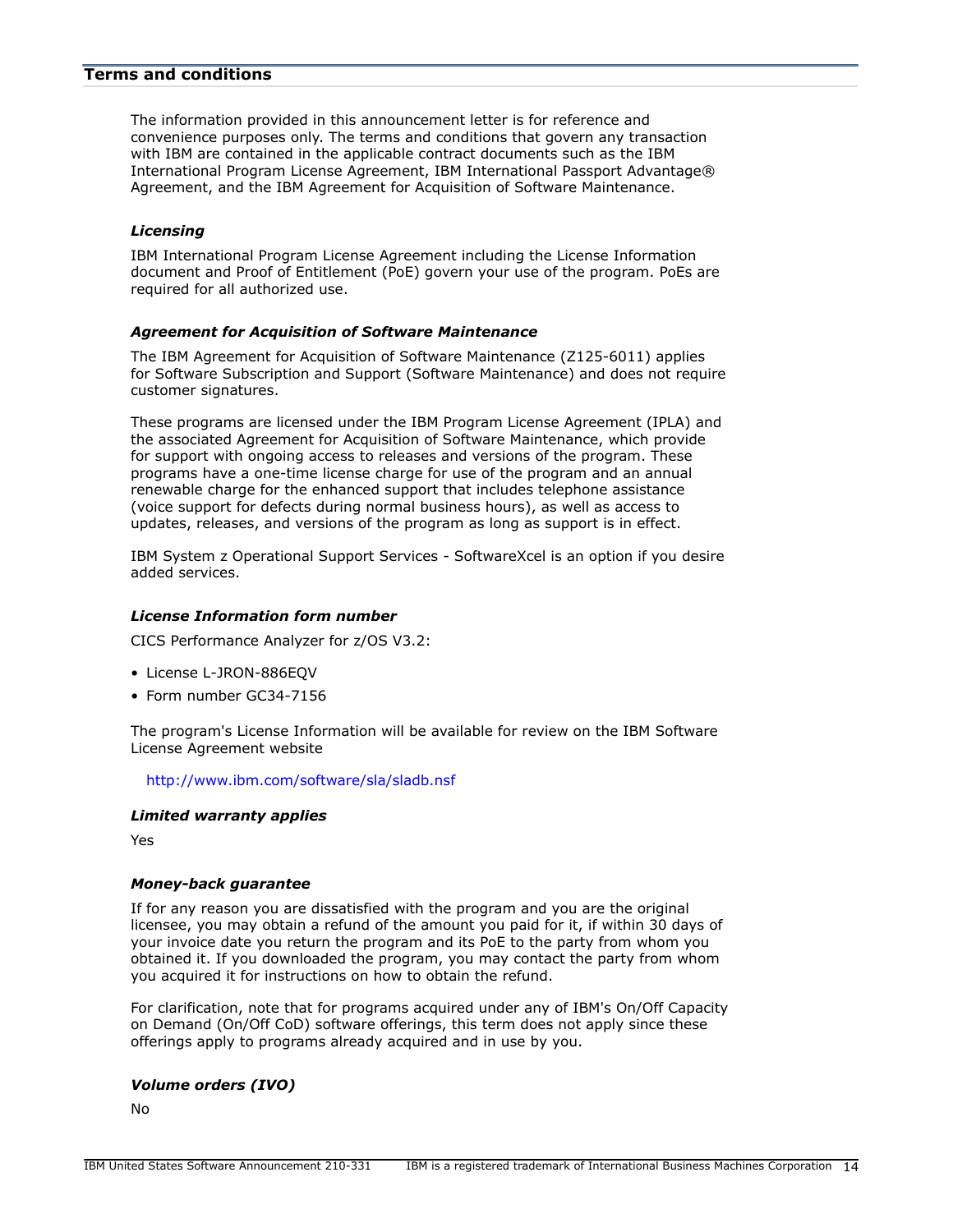## *Passport Advantage applies*

No

## *Software Subscription and Support (Software Maintenance) applies*

No. For operating system software, the revised IBM Operational Support Services - SoftwareXcel offering will provide support for those operating systems and associated products that are not available with the Software Subscription and Support (Software Maintenance) offering.

This will ensure total support coverage for your enterprise needs, including IBM and selected non-IBM products. For complete lists of products supported under both the current and revised offering, visit

<http://www.ibm.com/services/sl/products>

#### *System i Software Maintenance applies*

No

#### *Variable charges apply*

No

#### *Educational allowance available*

Yes. A 15% education allowance applies to qualified education institution customers.

#### Sub-capacity terms and conditions

For each System z IPLA program with Value Unit pricing, the quantity of that program needed to satisfy applicable IBM terms and conditions is referred to as the required license capacity. Your required license capacity is based upon the following factors:

- The System z IPLA program you select
- The applicable Value Unit Exhibit
- The applicable terms
- Whether your current mainframes are full capacity or sub-capacity

For more information on the Value Unit Exhibit for the System z IPLA program you selected, refer to the [Ordering information](#page-9-0) section.

| Program<br>number | Program name                     | Terms | Parent,<br>if applicable |
|-------------------|----------------------------------|-------|--------------------------|
| 5655-087          | CICS Performance Reference-based |       | 5655-M15<br>5655-S97     |

#### *Full-capacity mainframes*

In cases where full capacity is applicable, the following terms apply.

Execution-based, z/OS-based, full-machine- based: The required capacity of a System z IPLA program with these terms equals the MSU-rated capacity of the machines where the System z IPLA program executes.

For more information on mainframe MSU-rated capacities, visit

<http://www-1.ibm.com/servers/eserver/zseries/library/swpriceinfo/>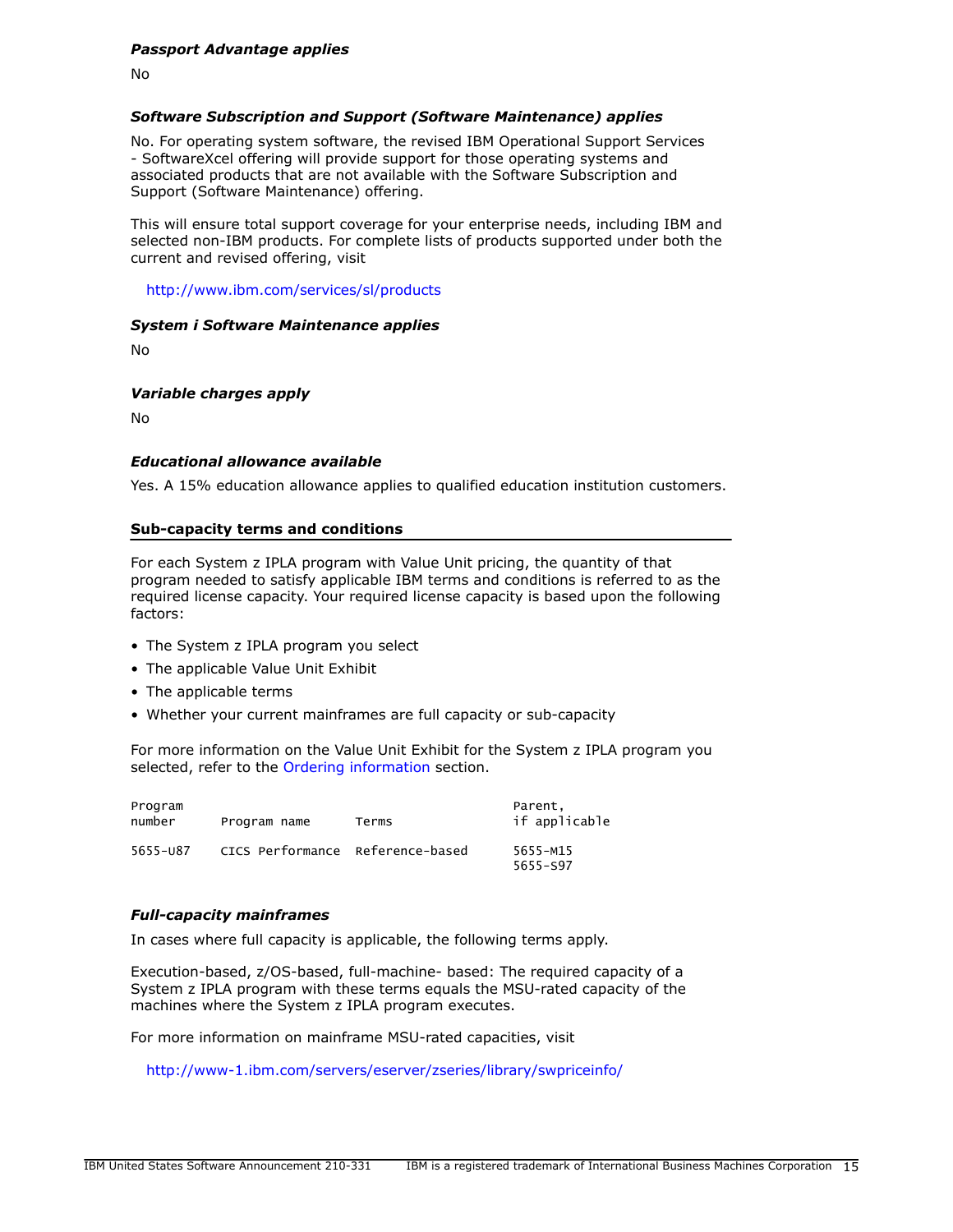Reference-based: The required license capacity of a System z IPLA program with these terms equals the license capacity of the applicable monthly license charge (MLC) program. This MLC program is called the parent program.

## *Sub-capacity mainframes*

In cases where sub-capacity is applicable, the following terms apply.

Execution based: The required capacity of a System z IPLA sub-capacity program with these terms equals the capacity of the LPARs where the System z IPLA program executes.

z/OS based: The required license capacity of a System z IPLA program with these terms equals the license capacity of z/OS on the machines where the System z IPLA program executes.

Reference based: The required license capacity of a System z IPLA program with these terms equals the license capacity of the applicable monthly license charge (MLC) program. This MLC program is called the parent program.

Full machine based: The required license capacity of a System z IPLA program with full machine based terms equals the MSU-rated capacity of the machines where the System z IPLA program executes.

For more information on mainframe MSU-rated capacities, refer to *The IBM System z Machines Exhibit*, Z125-3901, or visit the Mainframes section of the System z Exhibits website

## <http://ibm.com/zseries/library/swpriceinfo/>

For additional information for products with reference-based terms, System z IPLA sub-capacity programs with reference-based terms adds value to the parent program across the environment, regardless of where in the environment the System z IPLA program executes.

An environment is defined as either a single or stand-alone machine or a qualified Parallel Sysplex®. You may have one or more different environments across the enterprise. To determine the required license capacity for each System z IPLA program with referenced-based terms, each environment should be assessed separately.

When a System z IPLA sub-capacity program with reference-based terms is used in a qualified Parallel Sysplex environment, the required license capacity of the System z IPLA program must equal with the license capacity of the parent program across the Parallel Sysplex. Qualified Parallel Sysplex refers to one where MLC pricing is aggregated across the sysplex.

# *Sub-capacity eligibility*

To be eligible for sub-capacity charging on select System z IPLA programs, you must first implement and comply with all terms of either sub-capacity Workload License Charges (WLC) or sub-capacity Entry Workload License Charges (EWLC). To implement sub-capacity WLC or EWLC, a machine must be System z (or equivalent). On that machine:

- All instances of the OS/390 operating system must be migrated to the z/OS operating systems.
- Any licenses for the OS/390 operating system must be discontinued
- All instances of the z/OS operating systems must be running in z/Architecture® (64-bit) mode.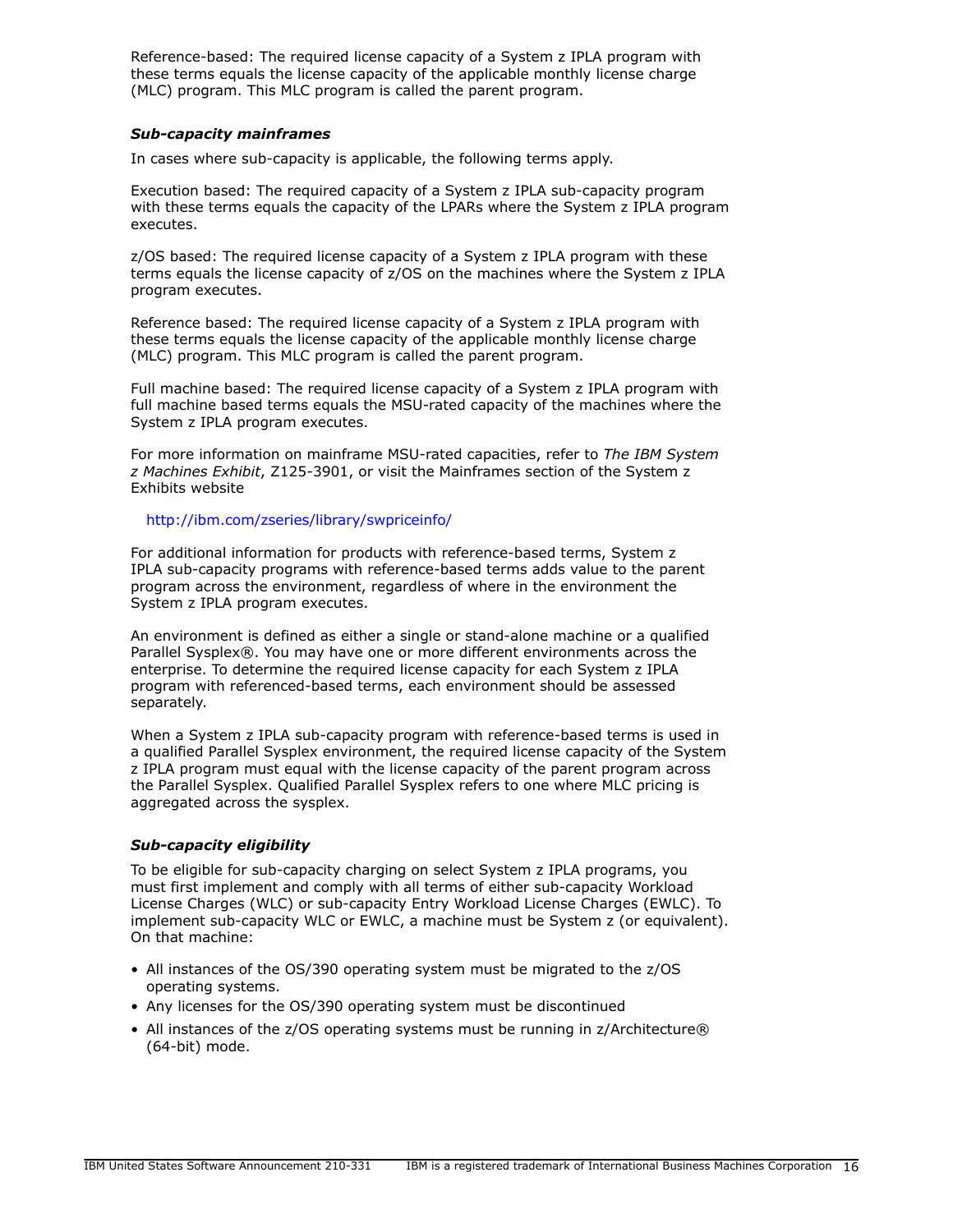For that machine, you must create and submit a Sub-Capacity Report to IBM each month. Sub-Capacity Reports must be generated using the Sub-Capacity Reporting Tool (SCRT). For additional information or to obtain a copy of SCRT, visit the System z Software Pricing website

#### <http://ibm.com/zseries/swprice>

You must comply with all of the terms of the WLC or EWLC offering, whichever is applicable:

- The complete terms and conditions of sub-capacity WLC are defined in the IBM Customer Agreement - Attachment for System z Workload License Charges (Z125-6516).
- The complete terms and conditions for sub-capacity EWLC are defined in the IBM Customer Agreement - Attachment for IBM System z 890 and 800 License Charges (Z125-6587).

Additionally, you must sign and comply with the terms and conditions specified in the amendment to the IPLA contract, *Amendment for IBM System z9® and System z Programs Sub-Capacity Pricing* (Z125-6929). Once the amendment is signed, the terms in the amendment replace any and all previous System z IPLA sub-capacity terms and conditions.

IBM Getting Started Sub-capacity Pricing for z/OS IPLA Software applies.

#### Sub-capacity utilization determination

Sub-capacity utilization is determined based on the utilization of a sub-capacity eligible reference product and machine.

## On/Off Capacity on Demand (CoD)

To be eligible for On/Off CoD pricing, you must be enabled for temporary capacity on the corresponding hardware, and the required contract, Attachment for IBM System z On/Off Capacity on Demand (Z125-7883) must be signed prior to use.

## <span id="page-16-0"></span>**Prices**

For additional information and current prices, contact your local IBM representative.

Information on charges is available at

<http://www.ibm.com/support>

Choose the option entitled Purchase/upgrade tools.

```
Program name: CICS Performance Analyzer for z/OS V3.2
Program PID: 5655-U87
Entitlement 
identifier Description License option/Pricing metric
SO15H3L CICS PA for z/0S V3.2 Basic OTC, Value Units
 S015H3L CICS PA for z/0S V3.2 Basic OTC, per MSU-day TUC
Subscription and Support PID: 5655-G43
Entitlement 
identifier Description License option/Pricing metric
SOOVH52 CICS PA Basic ASC, Value Units SW S&S
           Subscription and Support Decline SW S&S (no charge)
                                      Per MSU SW S&S Registration
```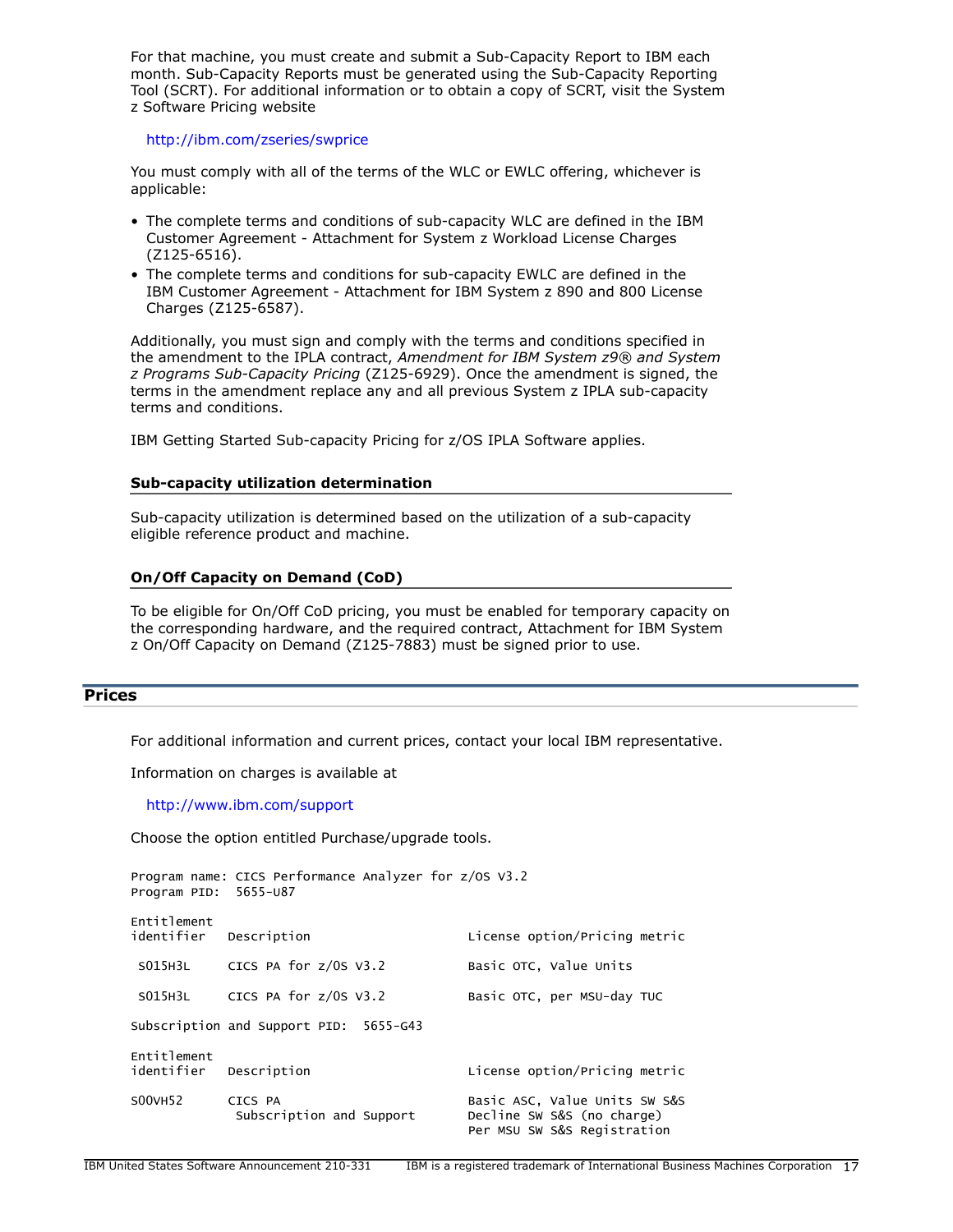## IBM Global Financing

IBM Global Financing offers competitive financing to credit-qualified customers to assist them in acquiring IT solutions. Offerings include financing for IT acquisition, including hardware, software, and services, from both IBM and other manufacturers or vendors. Offerings (for all customer segments: small, medium, and large enterprise), rates, terms, and availability can vary by country. Contact your local IBM Global Financing organization or visit

#### <http://www.ibm.com/financing>

IBM Global Financing offerings are provided through IBM Credit LLC in the United States, and other IBM subsidiaries and divisions worldwide to qualified commercial and government customers. Rates are based on a customer's credit rating, financing terms, offering type, equipment type, and options, and may vary by country. Other restrictions may apply. Rates and offerings are subject to change, extension, or withdrawal without notice.

Financing from IBM Global Financing helps you preserve cash and credit lines, enables more technology acquisition within current budget limits, permits accelerated implementation of economically attractive new technologies, offers payment and term flexibility, and can help match project costs to projected benefits. Financing is available worldwide for credit-qualified customers.

For more financing information, visit

<http://www.ibm.com/financing>

#### <span id="page-17-0"></span>Order now

To order, contact the Americas Call Centers or your local IBM representative, or your IBM Business Partner.

To identify your local IBM representative or IBM Business Partner, call 800-IBM-4YOU (426-4968).

| Phone:    | 800-IBM-CALL (426-2255)                                     |
|-----------|-------------------------------------------------------------|
| Fax:      | 800-2IBM-FAX (242-6329)                                     |
| Internet: | callserv@ca.ibm.com                                         |
| Mail:     | IBM Teleweb Customer Support                                |
|           | ibm.com <sup>®</sup> Sales Execution Center, Americas North |
|           | 3500 Steeles Ave. East, Tower 3/4                           |
|           | Markham, Ontario                                            |
|           | Canada                                                      |
|           | L3R 2Z1                                                     |
|           |                                                             |

Reference: LE001

The Americas Call Centers, our national direct marketing organization, can add your name to the mailing list for catalogs of IBM products.

Note: Shipments will begin after the planned availability date.

#### *Trademarks*

CICS Explorer, SupportPac, eServer and DFSORT are trademarks of IBM Corporation in the United States, other countries, or both.

CICS, z/OS, DB2, IBM, System z, WebSphere, Tivoli, OMEGAMON, zSeries, Current, CICSPlex, S/390, OS/390, SystemPac, Passport Advantage, Parallel Sysplex, z/ Architecture, System z9 and ibm.com are registered trademarks of IBM Corporation in the United States, other countries, or both.

Adobe is a registered trademark of Adobe Systems Incorporated in the United States, and/or other countries.